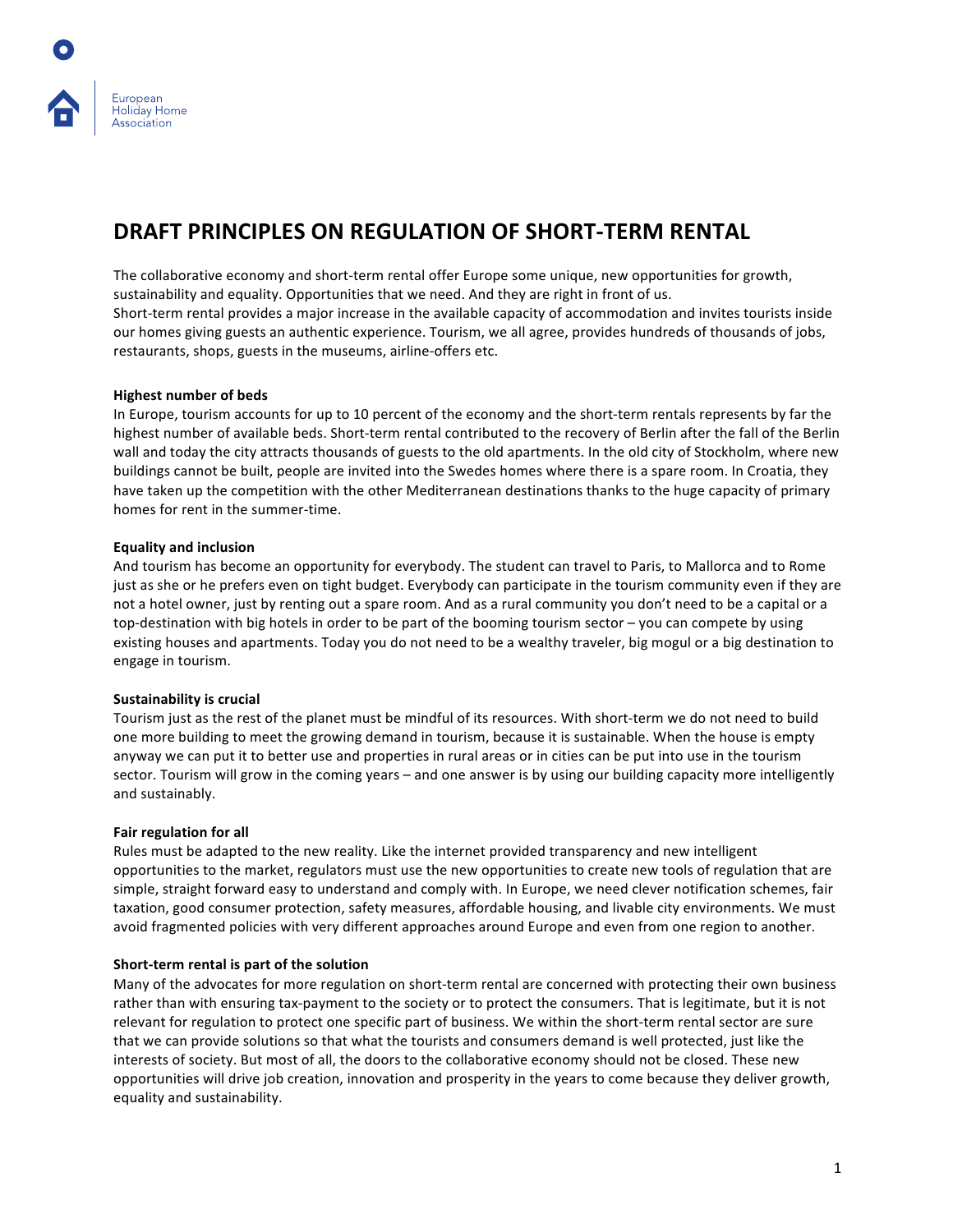# European Holiday Home Association

# **5 PRINCIPLES OF A CENTRAL IMPORTANCE TO FUTURE REGULATION**

#### *Notification schemes* **CURRENT SITUATION ENHA's PROPOSAL EXAMPLES TO CONSIDER** Society needs information about the range of short-term rental activities. Many cities or regions impose different systems without taking into consideration that many who rent out their property are private persons and do it on occasional basis. Many different schemes are implemented around Europe which creates fragmented and unnecessary regulation. • In many European countries, there are no need of notification schemes. • Any kind of notification scheme should be online, simple, automatic, easy to understand and comply with. • Any such scheme should serve a specific necessity, be a proportionate measure and be a matter between the host and the public authorities. • Online intermediaries provide a neutral hosting service and cannot be held liable or be forced to actively search for illegal activity on their market places as specified in the E-Commerce Directive. If enforcement authorities notify platforms about illegal activity they shall take appropriate measures; also known as 'Notice and Take Down'. • Authorisation schemes are not appropriate regulation for STR. • There is a need for data of STR in Europe which the European Commission together with the industry can provide.  $\checkmark$  Due to a simple, clear and easy notification scheme imposed by the Portuguese law, the number of registered short-term rental units has tripled from 11.000 to 36.000 STR units during the last 2 years.  $\checkmark$  Due to unclear laws In December 2016 a Spanish court annulled a large fine imposed by a regional government because no laws were violated.  $\checkmark$  Some online intermediaries already indicate a registration field in cases where this is an obligation for the owner.  $\checkmark$  In cases of illegal activity on their market places, online intermediaries already comply with "Notice and Take Down" procedures after notification from authorities as indicated by the E-Commerce Directive.

# *Taxation*

| <b>CURRENT SITUATION</b>                                                                                                                      | <b>EHHA's PROPOSAL</b>                                                                                                                                            | <b>EXAMPLES TO CONSIDER</b>                                                                                                                                                                                                              |
|-----------------------------------------------------------------------------------------------------------------------------------------------|-------------------------------------------------------------------------------------------------------------------------------------------------------------------|------------------------------------------------------------------------------------------------------------------------------------------------------------------------------------------------------------------------------------------|
| Tax authorities are looking for models<br>to ensure that both tourist taxes and<br>rental income taxes from peers are<br>collected correctly. | • Simple, straightforward and fair city<br>tax systems should be put in place<br>to allow for easier collection of<br>relevant tourist or accommodation<br>taxes. | $\checkmark$ Some companies already collect<br>tourist tax after<br>voluntary<br>agreements with authorities.<br>$\checkmark$ Estonia installed an innovative 1<br>click on-line taxation declaration<br>collaborative<br>for<br>economy |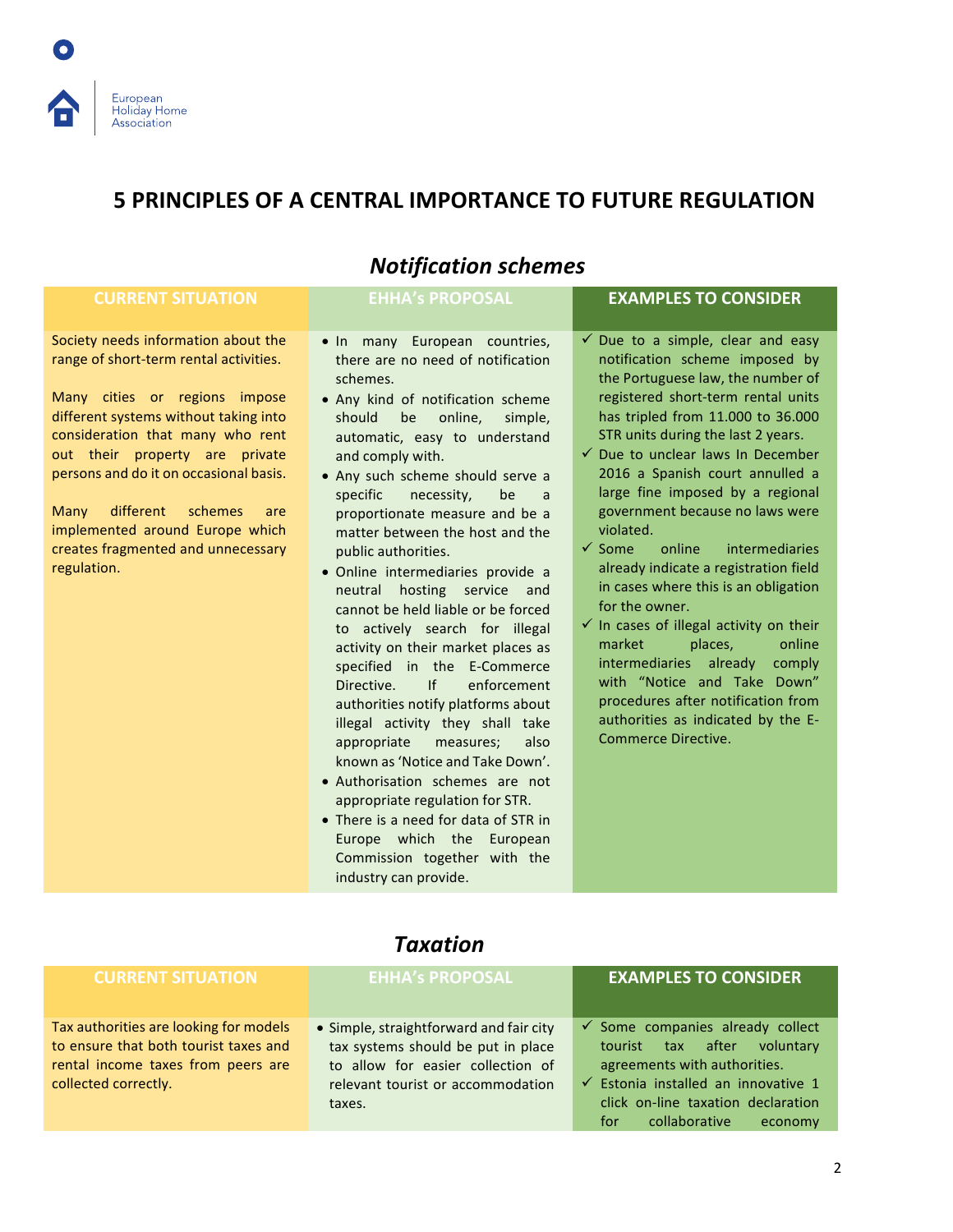

European Holiday Home Association

In France around 2,000 local tourist taxes exist, which makes collection extremely challenging.

Many tourist taxes are not adapted to short-term rental accommodation.

- Collection of personal income tax is a matter between the host and the taxation authorities.
- Governments should simplify and communicate the personal income tax rules in a simple and straightforward way.

platforms users in the transport sector. The number of users increased by 4 times.

## *Thresholds - peers vs. non-peers*

Member States apply a number of different restrictive thresholds on STR: maximum number of properties/rooms and people staying (BE, ES, NL); maximum and minimum number of days (BE, UK, ES, IE, NL); different types of residence (primary residence vs secondary residence) (FR); presence of hosts while renting out the property (BE); different types of space to be rented (flat vs room) (ES); frequency and activity purpose (IE): minimum number of days' break between rentals (IT); living purpose of the flat and percentage of the surface rent (DE).

- Any threshold put in place must be proportionate, non-discriminatory and justified by a legitimate objective.
- Thresholds only attempting to limit competition to other types of accommodation and limiting the EU freedom to freely provide services and do business must be removed.
- The differentiation between peers and non-peers (professional is a misleading wording) is mainly related to taxation issues and should not be restricting business and enterprise.
- Any unwanted effects in specific areas of cities should be treated locally without imposing the same rules in areas which are not exposed to the same problems.

## **CURRENT SITUATION CONSIDER EHHA's PROPOSAL CURRENT SITUATION**

- $\checkmark$  The thresholds on short-term rental in Berlin have been declared unconstitutional by court as well as the declaration of the minimum period of 5 days provided by the Madrid Decree.
- $\checkmark$  The Superior Court of Justice of the Canary Islands ruled that excluding holiday home rentals from tourist areas lacks legal coverage in the Law on Tourism on the Canary Islands and violates the fundamental EU freedom to provide services without being justified for reasons of public order.
- $\checkmark$  Too restrictive threshold as limits on secondary homes like in Paris or specific demands on short-term rental units in Brussels are not aligned with the European laws.

# *Safety and Security*

STR already comply with safety requirements such fire regulations for the simple reason that the building units already have restrictive rules as first and second homes.

Property used for STR is already subject to regulation  $-$  either through locally-approved fire regulations, building codes or rules governing

### **CURRENT SITUATION ENHA's PROPOSAL EXAMPLES TO CONSIDER**

- An apartment used occasionally for tourists needs regulations designed and applied in a proportionate and considered way.
- Consumers should be adequately protected by current legislation on buildings.

- $\checkmark$  Many countries have minimum requirements on safety.
- $\checkmark$  There is a minimum set of safety criteria in Portugal: STR has to have a fire extinguisher, a complaint book, an exit sticker, contact details of the owner and emergency numbers.